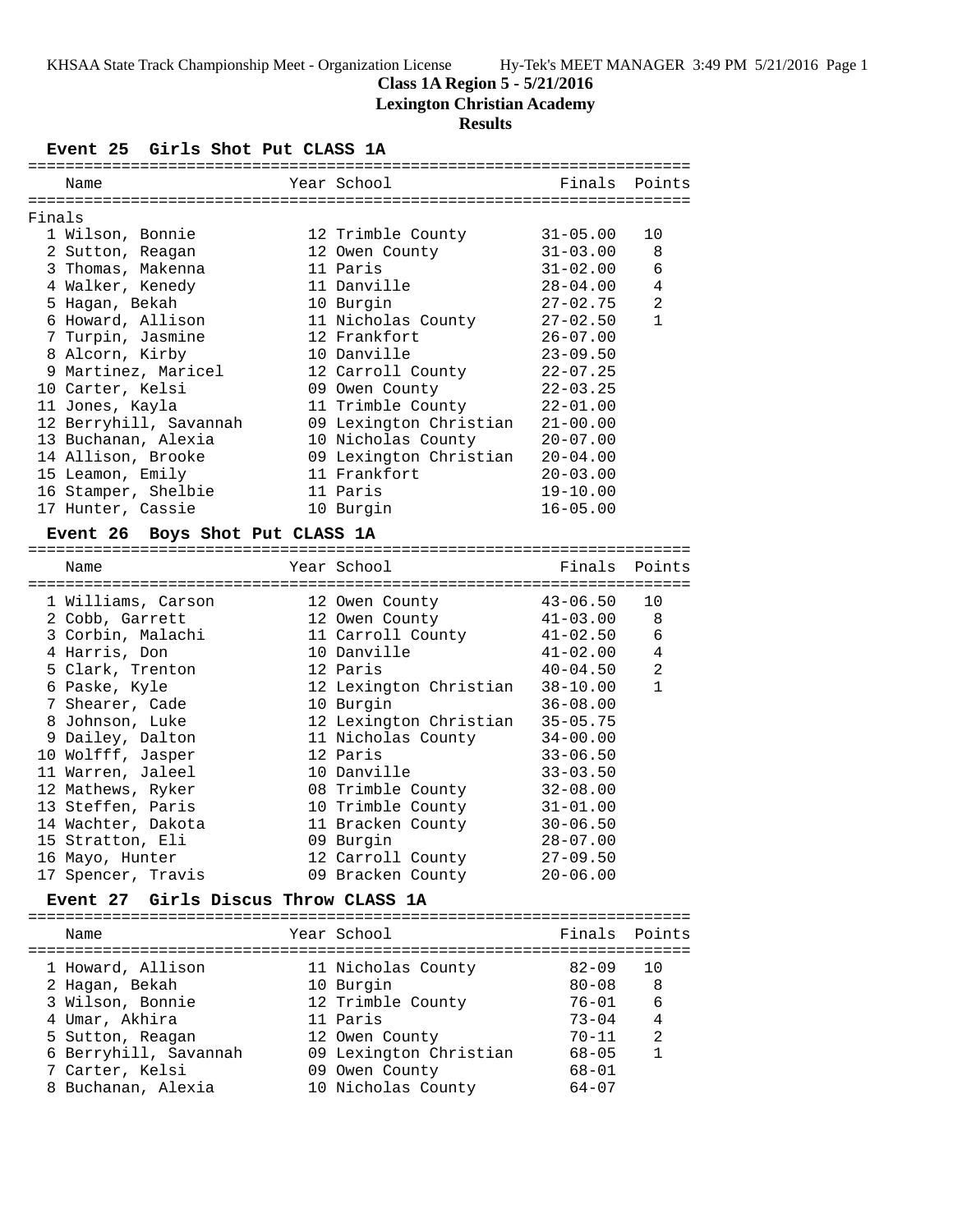**Class 1A Region 5 - 5/21/2016**

**Lexington Christian Academy**

**Results**

## **....Event 27 Girls Discus Throw CLASS 1A**

| 9 Wallen, Abby      | 09 Lexington Christian | $63 - 09$ |
|---------------------|------------------------|-----------|
| 10 Turpin, Jasmine  | 12 Frankfort           | $61 - 06$ |
| 11 Ogburn, Kacey    | 10 Carroll County      | $61 - 00$ |
| 11 Jones, Kayla     | 11 Trimble County      | $61 - 00$ |
| 13 Hunter, Cassie   | 10 Burgin              | $55 - 09$ |
| 14 Alcorn, Kirby    | 10 Danville            | $54 - 07$ |
| 15 Wheat, Amber     | 10 Danville            | $51 - 09$ |
| 16 Stamper, Shelbie | 11 Paris               | $48 - 01$ |
| 17 Leamon, Emily    | 11 Frankfort           | $42 - 11$ |
| -- Holloway, Sarah  | 12 Carroll County      | ND        |

## **Event 28 Boys Discus Throw CLASS 1A**

=======================================================================

| Name               | Year School            | Finals     | Points       |
|--------------------|------------------------|------------|--------------|
| 1 Puryear, Matthew | 12 Paris               | 129-04     | 10           |
| 2 Johnson, Luke    | 12 Lexington Christian | $119 - 04$ | 8            |
| 3 Harris, Don      | 10 Danville            | 117-08     | 6            |
| 4 Banks, Andrew    | 11 Owen County         | 117-04     | 4            |
| 5 Wolfff, Jasper   | 12 Paris               | $111 - 04$ | 2            |
| 6 Corbin, Malachi  | 11 Carroll County      | $105 - 04$ | $\mathbf{1}$ |
| 7 Cobb, Garrett    | 12 Owen County         | $102 - 08$ |              |
| 8 Wachter, Dakota  | 11 Bracken County      | $96 - 04$  |              |
| 9 Shearer, Cade    | 10 Burgin              | $96 - 00$  |              |
| 10 Dailey, Dalton  | 11 Nicholas County     | $91 - 09$  |              |
| 11 Steffen, Paris  | 10 Trimble County      | $91 - 04$  |              |
| 12 Warren, Jaleel  | 10 Danville            | $86 - 05$  |              |
| 13 Stratton, Eli   | 09 Burgin              | $73 - 05$  |              |
| 14 Mathews, Ryker  | 08 Trimble County      | $66 - 01$  |              |
| 15 Mayo, Hunter    | 12 Carroll County      | $63 - 07$  |              |
| 16 Salyers, Corbin | 10 Lexington Christian | $57 - 02$  |              |
| 17 Spencer, Travis | 09 Bracken County      | $46 - 05$  |              |

#### **Event 29 Girls Long Jump CLASS 1A**

| Name                             | Year School        | Finals Points |                |
|----------------------------------|--------------------|---------------|----------------|
| 1 Sowell, Samantha               | 10 Nicholas County | 15-03.50      | 10             |
| 2 Merryman, Emma                 | 09 Danville        | 13-00.50      | 8              |
| 3 Deaton, Hannah                 | 12 Bracken County  | 12-08.75      | 6              |
| 4 Gover, Amber                   | 12 Owen County     | 12-08.50      | 4              |
| 5 Brown, Riley                   | 12 Burgin          | $12 - 07.75$  | $\mathfrak{D}$ |
| 6 Malik, Khatirah                | 11 Paris           | $12 - 07.25$  | 1              |
| 7 Auvil, Sara                    | 12 Burgin          | $12 - 06.00$  |                |
| 8 Bitler, Abby                   | 09 Owen County     | $12 - 01.25$  |                |
| 9 Waymire, Morgan                | 09 Nicholas County | $11 - 02.75$  |                |
| 10 Jones, Madison                | 08 Trimble County  | $10 - 11.75$  |                |
| 11 Leamon, Emily                 | 11 Frankfort       | $10 - 02.25$  |                |
| 12 Gaines, Tejiah                | 11 Paris           | 8-04.00       |                |
| Event 30 Boys Long Jump CLASS 1A |                    |               |                |
| Name                             | Year School        | Finals        | Points         |
| 1 Borchers, Mason                | 12 Owen County     | 19-07.75      | 1 Q            |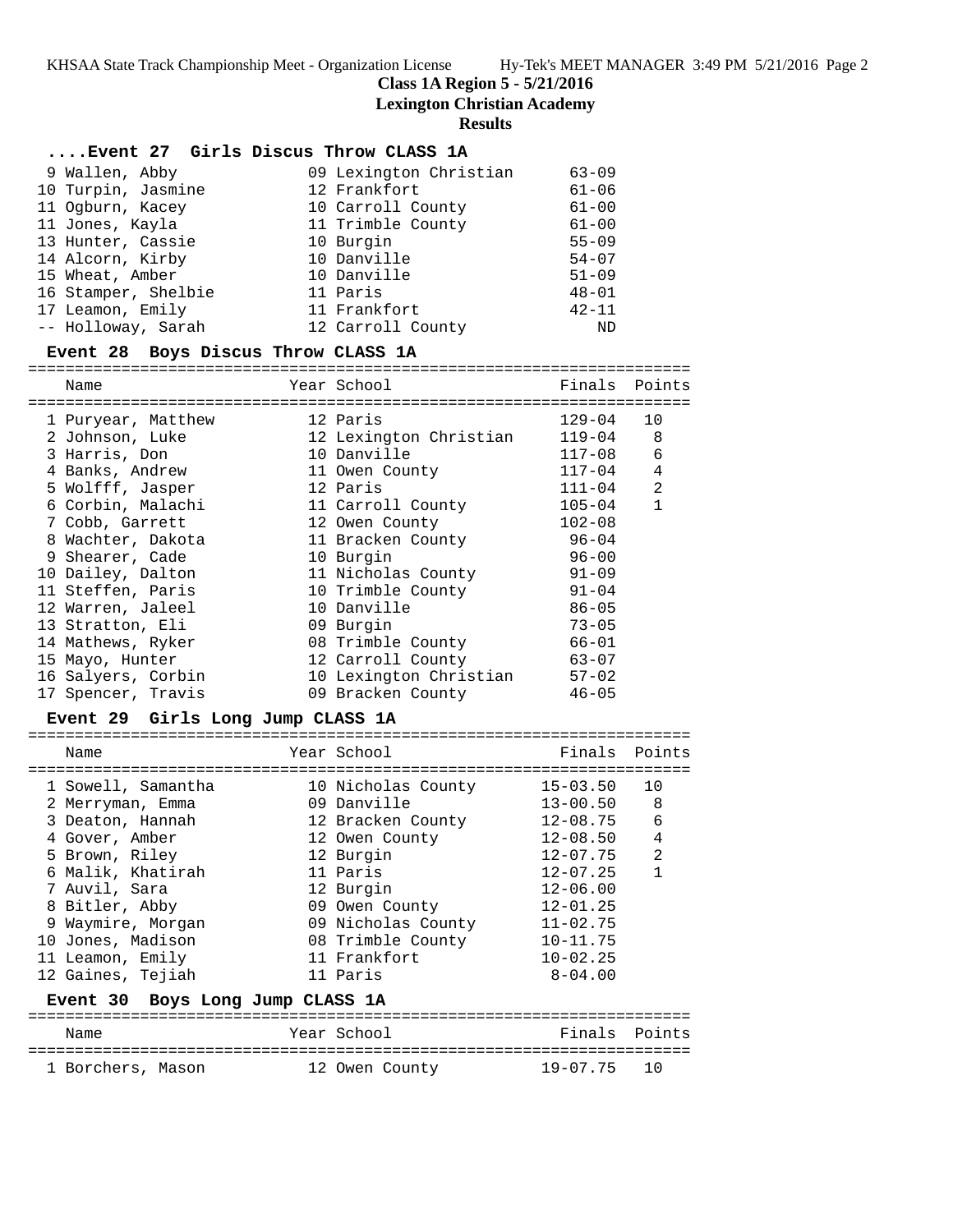**Class 1A Region 5 - 5/21/2016**

=======================================================================

**Lexington Christian Academy**

## **Results**

| Event 30 Boys Long Jump CLASS 1A |                        |              |                |
|----------------------------------|------------------------|--------------|----------------|
| 2 Warren, Kyron                  | 12 Danville            | $18 - 07.00$ | 8              |
| 3 Nieves, Logan                  | 10 Lexington Christian | $18 - 04.25$ | 6              |
| 4 Moon, Cody                     | 11 Nicholas County     | $17 - 04.50$ | $\overline{4}$ |
| 5 Faulkner, Devonte              | 12 Frankfort           | $17 - 03.50$ | 2              |
| 6 Richardson, Zach               | 11 Nicholas County     | $17 - 02.75$ | $\mathbf{1}$   |
| 7 Osborne, Patrick               | 11 Owen County         | $15 - 06.50$ |                |
| 8 Clark, Jamaun                  | 08 Paris               | $14 - 11.00$ |                |
| 9 Darnell, Kaleb                 | 08 Bracken County      | $14 - 09.50$ |                |
| 10 Schwarz, Isaac                | 09 Trimble County      | $13 - 11.25$ |                |
| 11 Wells, Nick                   | 09 Carroll County      | $13 - 08.50$ |                |
| 12 Kestler, Ethan                | 09 Burgin              | $13 - 04.25$ |                |
|                                  |                        |              |                |

## **Event 31 Girls Triple Jump CLASS 1A**

| Name               | Year School            |              | Finals Points  |
|--------------------|------------------------|--------------|----------------|
| 1 Sowell, Samantha | 10 Nicholas County     | $34 - 00.50$ |                |
| 2 Auvil, Sara      | 12 Burgin              | $29 - 06.75$ | - 8            |
| 3 Walker, Alyvia   | 11 Danville            | $29 - 03.75$ | 6              |
| 4 Brown, Riley     | 12 Burgin              | $28 - 00.50$ | 4              |
| 5 Jacobs, Nicole   | 12 Owen County         | $27 - 11.75$ | $\overline{2}$ |
| 6 Bitler, Abby     | 09 Owen County         | $27 - 05.00$ |                |
| 7 Leamon, Emily    | 11 Frankfort           | $26 - 11.50$ |                |
| 8 Wallen, Abby     | 09 Lexington Christian | $26 - 10.00$ |                |
| 9 Eltzroth, Becca  | 10 Lexington Christian | $26 - 05.00$ |                |

## **Event 32 Boys Triple Jump CLASS 1A**

| Name                 | Year School            | Finals Points |                |
|----------------------|------------------------|---------------|----------------|
| 1 Williams, Carson   | 12 Owen County         | $41 - 02.00$  | 1 O            |
| 2 Warren, Kyron      | 12 Danville            | $38 - 10.00$  | -8             |
| 3 Nieves, Logan      | 10 Lexington Christian | $38 - 08.50$  | 6              |
| 4 Hatchett, Rhyan    | 12 Owen County         | $37 - 11.25$  | $\overline{4}$ |
| 5 Conyers, Aaron     | 11 Nicholas County     | $37 - 10.00$  | $\mathfrak{D}$ |
| 6 Verhoven, Cole     | 11 Danville            | $37 - 05.25$  |                |
| 7 Darnell, Kaleb     | 08 Bracken County      | $35 - 03.75$  |                |
| 8 Clark, Jamaun      | 08 Paris               | $33 - 08.00$  |                |
| 9 Lebryk, Caelan     | 10 Lexington Christian | $31 - 09.50$  |                |
| 10 Walton, Griffin   | 12 Bracken County      | $31 - 02.50$  |                |
| 11 Mckenzie, Michael | 11 Burgin              | $30 - 10.25$  |                |
| 12 Kestler, Ethan    | 09 Burgin              | $27 - 11.25$  |                |
|                      |                        |               |                |

## **Event 33 Girls High Jump CLASS 1A**

| Name               | Year School            | Finals Points |    |         |
|--------------------|------------------------|---------------|----|---------|
| 1 Tyler, Kayla     | 12 Burgin              | $4 - 06.00$   | 10 |         |
| 2 Merryman, Emma   | 09 Danville            | $4 - 04.00$   | 7  | $0 - 0$ |
| 2 Alsip, Kaylee    | 09 Lexington Christian | $4 - 04.00$   | 7  | $O - 0$ |
| 4 Deaton, Hannah   | 12 Bracken County      | $J4 - 04.00$  | 4  | $x-1$   |
| 5 Gamble, Molly    | 11 Owen County         | $J4 - 04.00$  | 2  | $x-x-1$ |
| 6 Duncan, Makenzie | 10 Owen County         | $4 - 00.00$   |    |         |
|                    |                        |               |    |         |